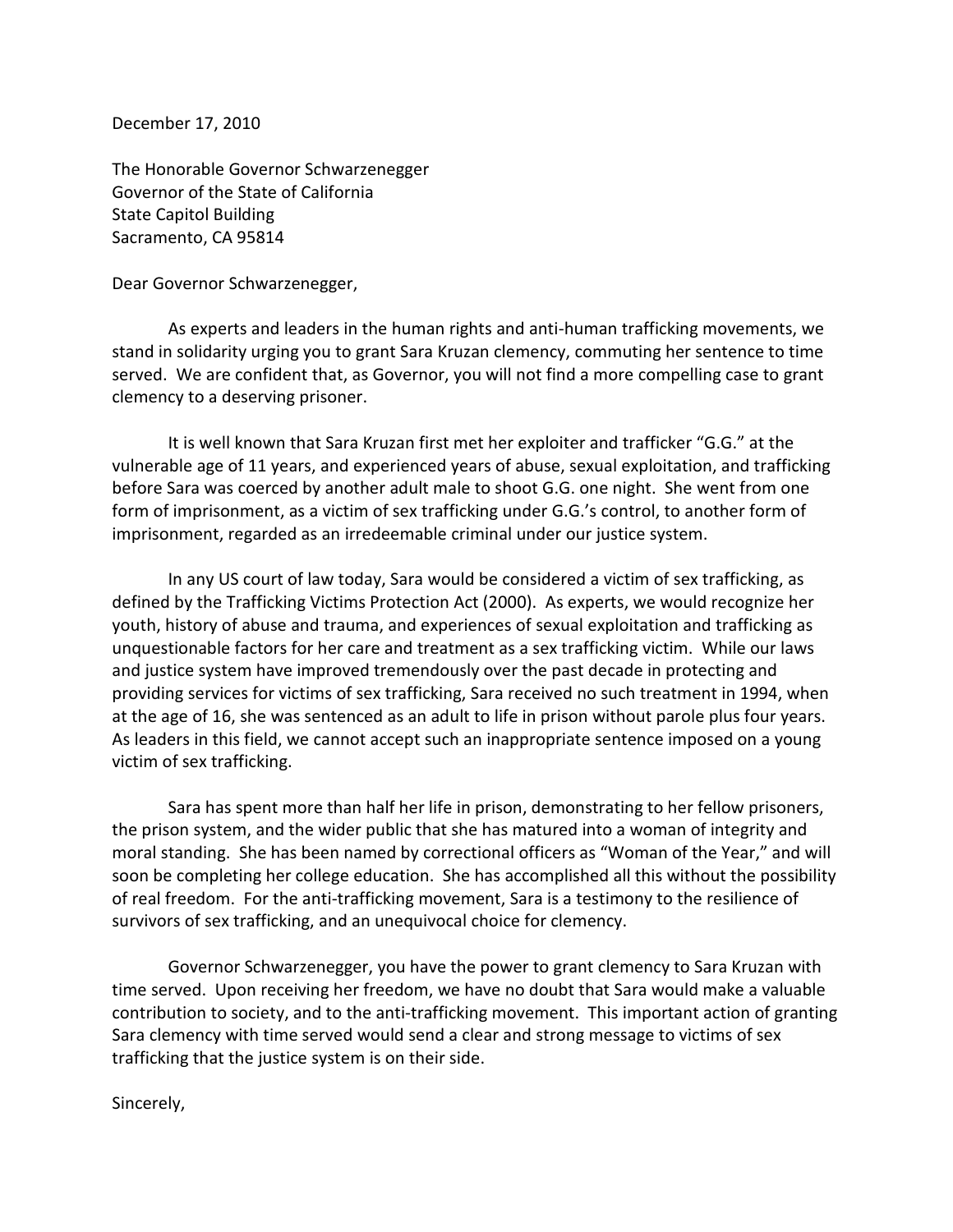

A Future. Not A Past.

## change.org

Amanda Kloer, Editor, Change.org



Norma Ramos, Executive Director, Coalition Against Trafficking in Women



Vednita Carter, Founder & Executive Director, Breaking Free

Kaffie McCullough, Campaign Director,





Rev. Ruben Austria, Executive Director, Community Connections for Youth

Rachel Durchslag, Executive Director, Chicago Alliance Against Sexual Exploitation



Kay Buck, Executive Director, Coalition to Abolish Slavery & Trafficking



Carol Smolenski, Executive Director, ECPAT-USA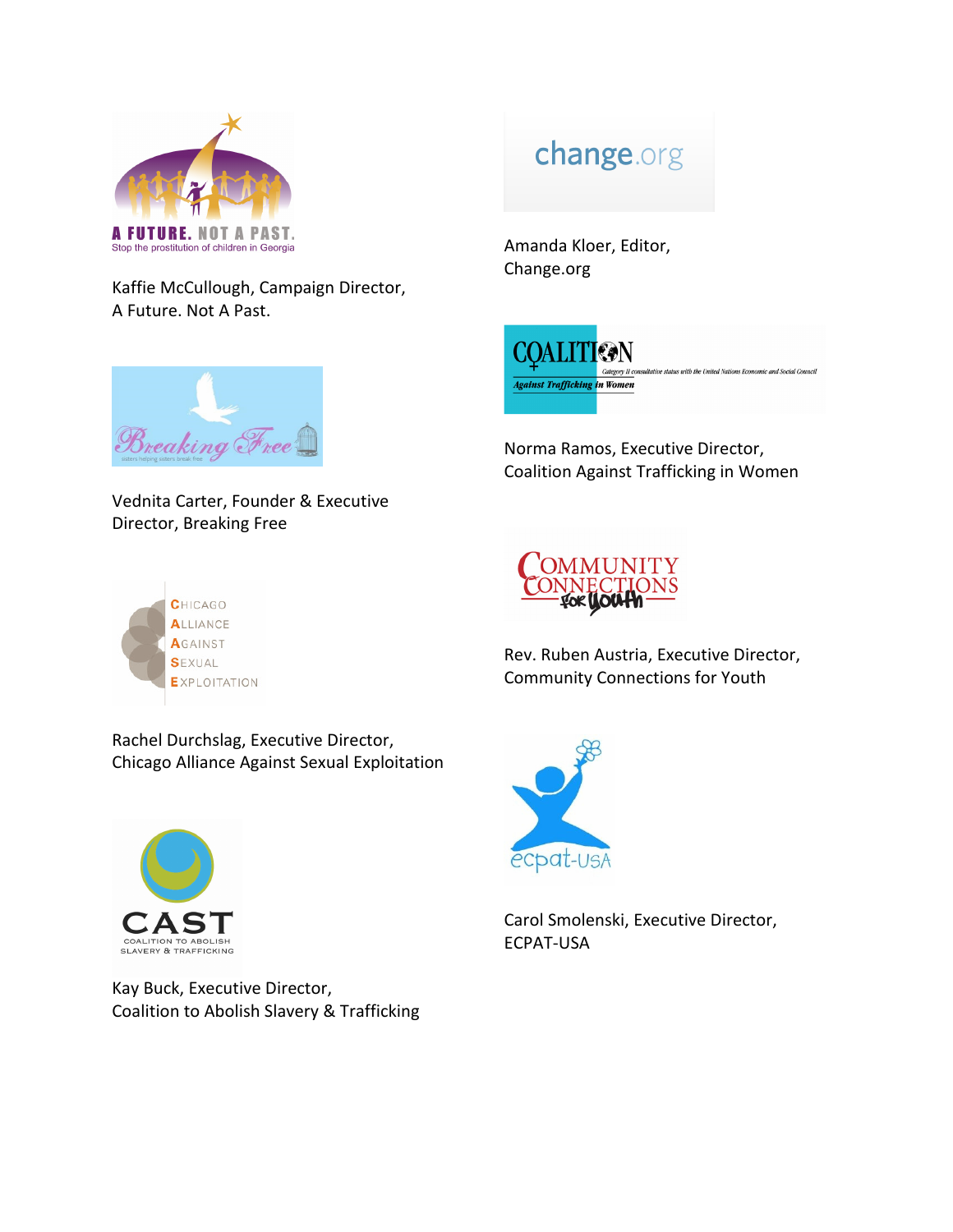

Margo Hirsch, Executive Director, Empire State Coalition of Youth and Family Services



Taina Bien-Aimé, Executive Director, EQUALITY NOW



Rachel Lloyd, Founder and Executive Director, Girls Educational & Mentoring Services (GEMS)



Edith Klimoski, Director, Give Way to Freedom



Kathy Maskell, U.S. Prevention Advisor, Love146



Karen Robinson, Co-Founder and Managing Director, Man Up Campaign



Lisa Goldblatt Grace, Director, The My Life My Choice Project, A Program of JRI



Rita Smith, Executive Director, National Coalition Against Domestic Violence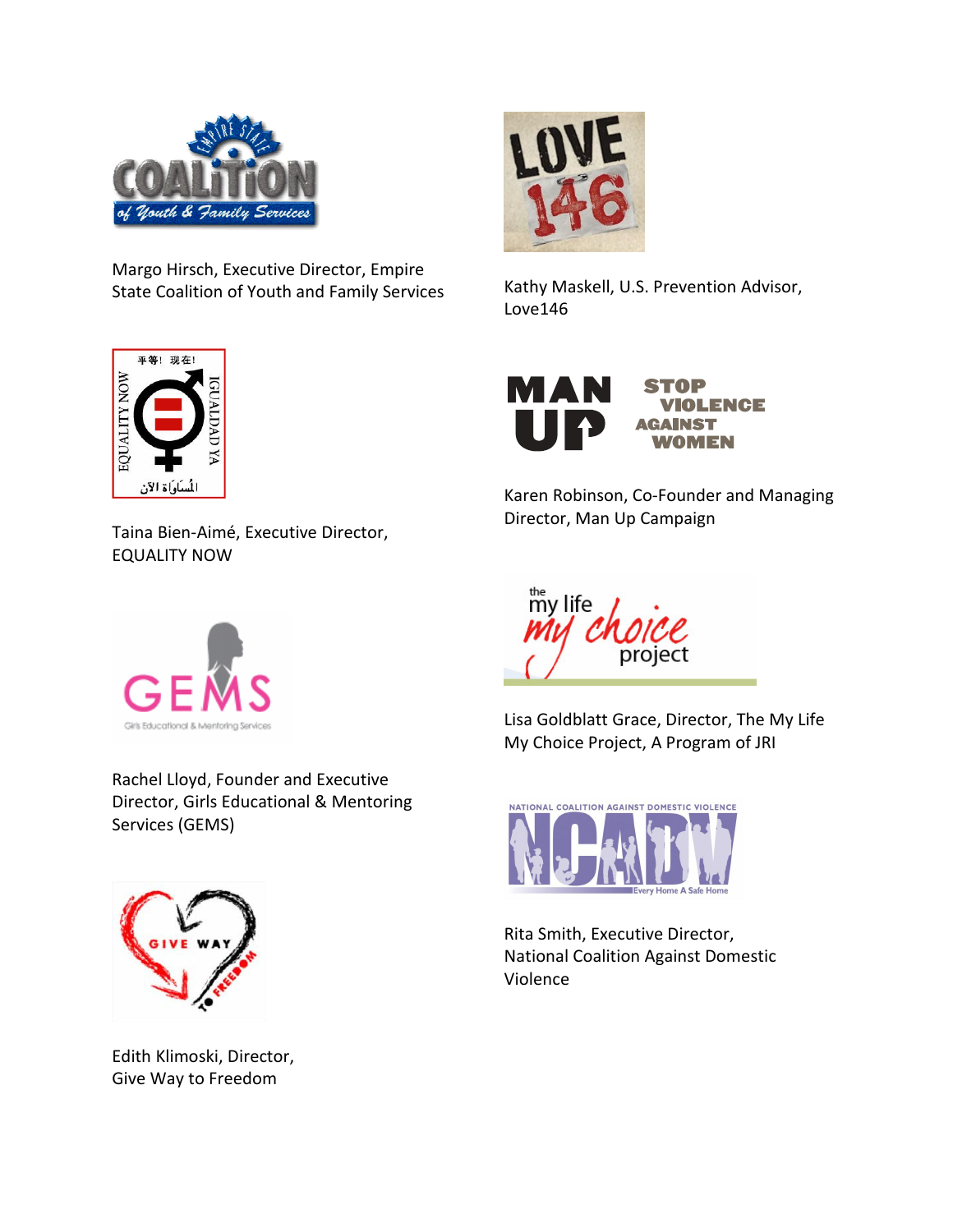

Jeannette Pai-Espinosa, President, The National Crittenton Foundation



Ai-jen Poo, Director, National Domestic Worker Alliance



Sonia Ossorio, Executive Director, National Organization for Women, NYC



Diana Mao, Co-founder and President, Nomi Network



POLARIS PROJECT FOR A WORLD WITHOUT SLAVERY

Brad Myles, Executive Director and CEO, Polaris Project



Malika Saada Saar, Executive Director, The Rebecca Project for Human Rights



Faith Huckel, Executive Director, Restore NYC, Inc.



Sienna Baskin, Interim Co-Director, Sex Workers Project, Urban Justice Center